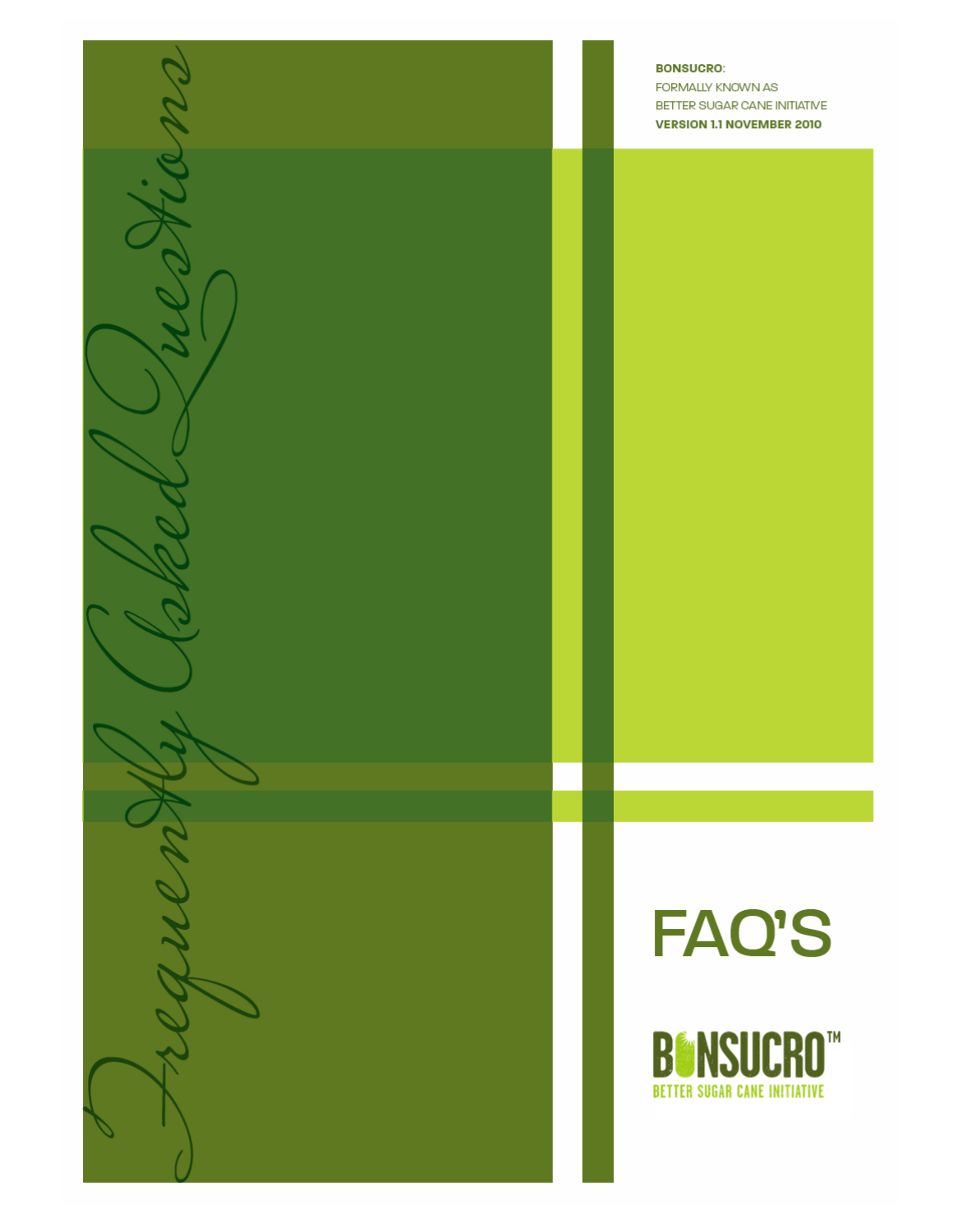

**Contents** 

|                 |                                                                                                                                           | $\overline{2}$                  |
|-----------------|-------------------------------------------------------------------------------------------------------------------------------------------|---------------------------------|
| 1.              | What is Bonsucro?                                                                                                                         | $\overline{4}$                  |
| 2.              | What is the purpose of Bonsucro?                                                                                                          | $\overline{4}$                  |
| 3.              | What is the vision of Bonsucro?                                                                                                           | $\overline{4}$                  |
| 4.              | What is the mission of Bonsucro?                                                                                                          | $\overline{4}$                  |
| 5.              | Why a sustainable initiative for the sugar cane industry?                                                                                 | $\overline{4}$                  |
| 6.              | What is sustainability in the sugar cane industry?                                                                                        | $\overline{5}$                  |
| 7.              | What are the sustainability pillars of the Bonsucro standard?                                                                             | 5                               |
| 8.              | Bonsucro is a member of the ISEAL Alliance, what does that mean?                                                                          | $\overline{5}$                  |
| 9.<br>10.       | What makes the Bonsucro standarda credible standard?<br>How does this standard relate to other sustainability initiatives in agriculture? | $\mathbf 5$<br>$\boldsymbol{6}$ |
| 11.             | How is Bonsucro a mainstream programme?                                                                                                   | 6                               |
| 12.             | What is the impact of the Bonsucro program?                                                                                               | 6                               |
| 13.             | When will Bonsucro certified sugar be available?                                                                                          | $\overline{7}$                  |
| 14.             | Why did the Better Sugar Cane Initiative change its name to Bonsucro?                                                                     | $\overline{7}$                  |
|                 | <b>The Bonsucro Certification System</b>                                                                                                  | $\boldsymbol{8}$                |
| 1.              | What does the Bonsucro Certification System consist of?                                                                                   | 8                               |
| 2.              | What is the Bonsucro Production Standard?                                                                                                 | 8                               |
| 3.              | What is The Bonsucro Chain of Custody Standard?                                                                                           | 9                               |
| 4.              | How has the Bonsucro standard been developed?                                                                                             | 10                              |
| 5.              | Can I demonstrate conformance with the EU RED legislative requirements through                                                            | 10                              |
|                 | Bonsucro certification?                                                                                                                   |                                 |
|                 | How to become a Bonsucro approved Certification Body?                                                                                     | 10                              |
| 1.              | What are the requirements for becoming a Bonsucro approved Certification Body?                                                            | 10                              |
| 2.              | How do I become a Bonsucroapproved Certification Body?                                                                                    | 11                              |
| 3.              | Is Bonsucro giving auditor training?                                                                                                      | 11                              |
|                 | <b>How to become Bonsucro certified?</b>                                                                                                  | 12                              |
| 1.              | Who can become Bonsucro certified?                                                                                                        | 12                              |
| 2.              | What are the benefits of certification?                                                                                                   | 12                              |
| 3.              | What are the requirements for becoming certified?                                                                                         | 12                              |
| 4.              | How does Bonsucro ensure compliance against its Certification System?                                                                     | 12                              |
| 5.              | How do I know as a producer that I am ready to become certified?                                                                          | 12                              |
| 6.              | Are there support programs for producers?                                                                                                 | 13                              |
| 7.<br>8.        | When I am ready to become certified, how do I arrange for an audit?                                                                       | 13                              |
| 9.              | What are the steps in the certification process?<br>What is the validity of a certification?                                              | 13<br>14                        |
| 10 <sub>1</sub> | What is considered the unit-of-certification?                                                                                             | 14                              |
| 11.             | What are the costs of certification and who pays for these?                                                                               | 14                              |
|                 |                                                                                                                                           |                                 |



FAQ's - Version 1.1 - November 2010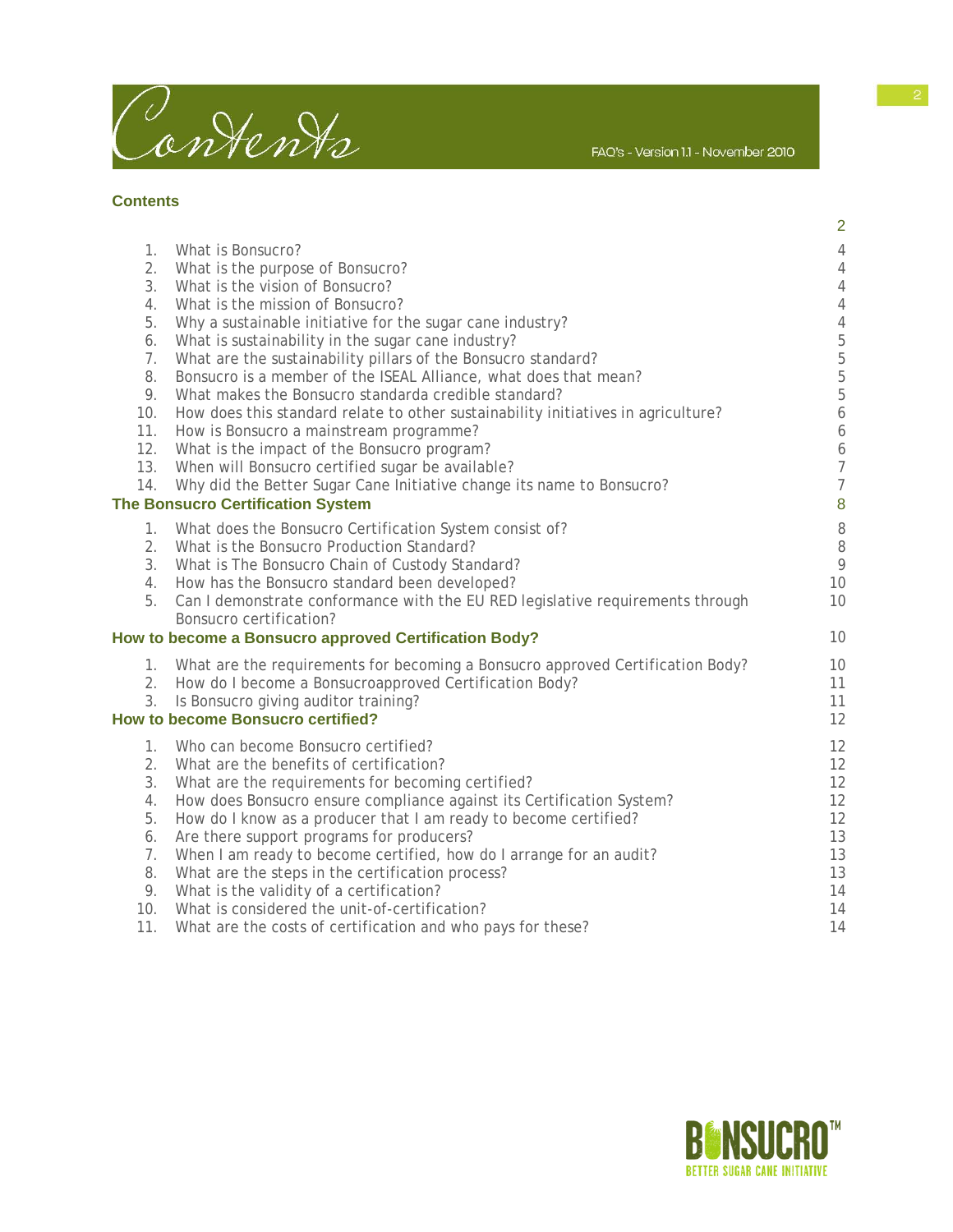

| <b>Trading Bonsucro certified sustainable sugar cane products</b> |                                                                                                                                                                                                                                                                                                                                                                                             | 15                                           |
|-------------------------------------------------------------------|---------------------------------------------------------------------------------------------------------------------------------------------------------------------------------------------------------------------------------------------------------------------------------------------------------------------------------------------------------------------------------------------|----------------------------------------------|
| $1_{\cdot}$<br>3.<br>4.<br>5.<br>6.                               | What do I have to do in order to be able to trade Bonsucro certified sugar cane?<br>2. What trading models does Bonsucro support?<br>When can I start trading?<br>Will Bonsucro sugar cane be traceable back to the individual producer?<br>How will the price of Bonsucro certified sugar cane be determined?<br>Will there be a price premium?<br><b>Communication, claims, labelling</b> | 15<br>15<br>16<br>16<br>17<br>17<br>17       |
| 1.<br>2.<br>3.<br>4.<br>7.<br><b>Membership</b>                   | Will there be a label on the product?<br>What are the requirements to claim on-product?<br>What can I claim on-product?<br>I am not certified yet, what can I claim?<br>5. What can I communicate as a certified producer?<br>6. Do we have to pay for logo use?<br>Why are the rules and requirements around communication so strict?                                                      | 17<br>17<br>17<br>18<br>18<br>18<br>18<br>18 |
| 1.<br>2.<br>3.<br>5.<br><b>Governance</b><br>1.<br>2.             | What are the main benefits of being a Bonsucro member?<br>Who can become a Bonsucro member?<br>How do I apply?<br>4. What is the membership fee?<br>Which meetings can I attend as a member?<br>What is the governance structure of Bonsucro?<br>Who funds Bonsucro?                                                                                                                        | 18<br>19<br>19<br>19<br>19<br>20<br>20<br>20 |

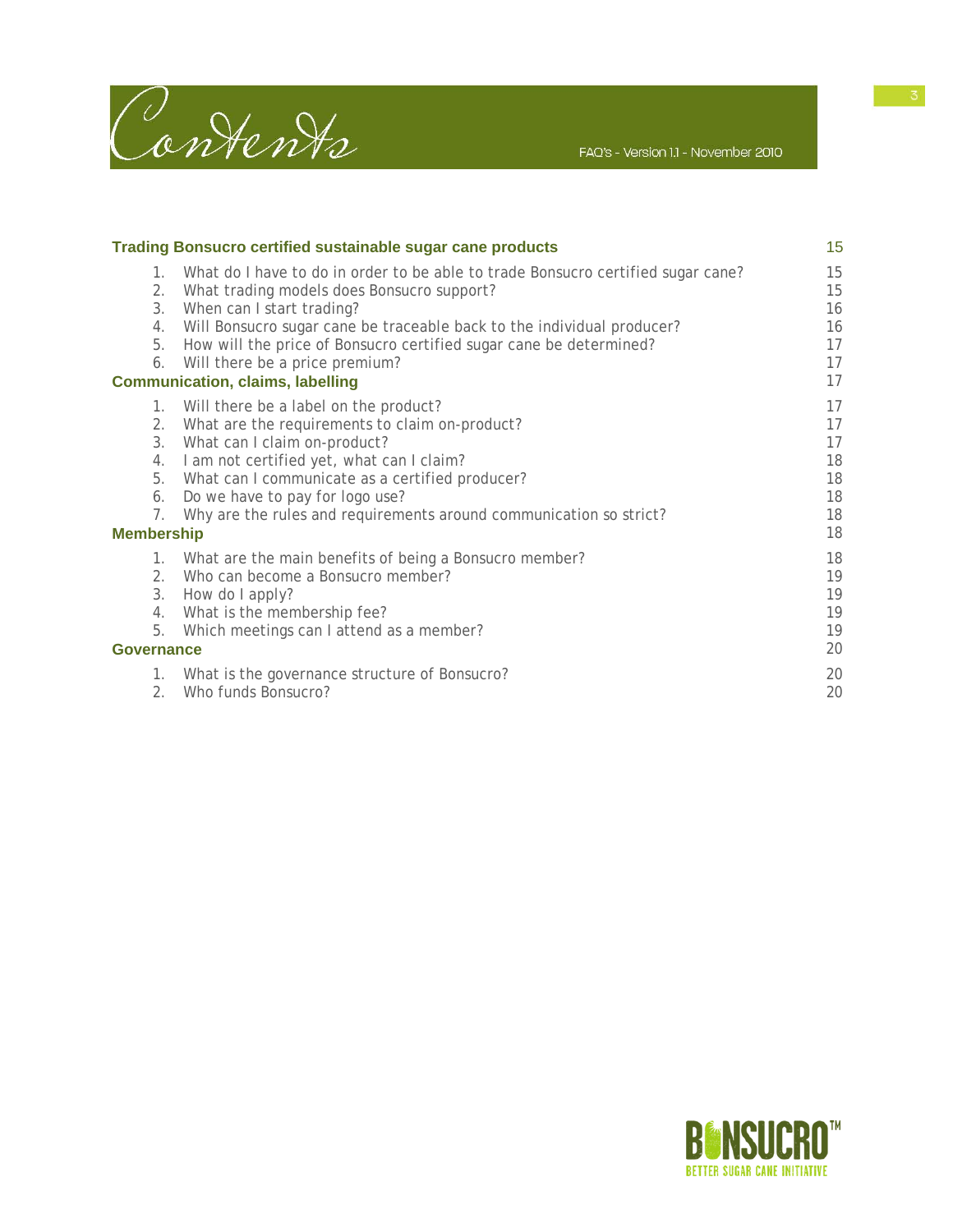# **General questions**

# **1. What is Bonsucro?**

Bonsucro was born out of the Better Sugarcane Initiative, a global multi-stakeholder non-profit organisation dedicated to reducing the environmental and social impacts of sugar cane production which links its name to a product, process or service that has been certified by an independent certification body as being in compliance with the Bonsucro standard. It is the first global metric standard for sugar cane.

# **2. What is the purpose of Bonsucro?**

To transform the sugar cane industry.

# **3. What is the vision of Bonsucro?**

To be a leader in driving the market demand for certified sugar cane produced against sustainable standards.

# **4. What is the mission of Bonsucro?**

Bonsucro aims to improve the social, environmental, and economic sustainability of sugar cane by promoting the use of a global metric standard, with the aim of continuously improving sugar cane production and downstream processing in order to contribute to a more sustainable future.

- Bonsucro was set up to develop a Standard for sugar cane
- Bonsucro will also drive demand for the standard (by providing it to the marketplace and promoting it)
- Provides an industry forum encouraging openness and discussion of the issues that need to be resolved in order to achieve transformation
- To motivate members to use and promote the standard and the intent behind it.

# **5. Why a sustainable initiative for the sugar cane industry?**

Consumers, NGO's and governmental institutions expect more and more that the products they buy are responsibly produced. Like other agricultural sectors, the sugar cane sector is facing social and environmental challenges. The members of Bonsucro believe that an independent mainstream certification program is an important tool to address these challenges.

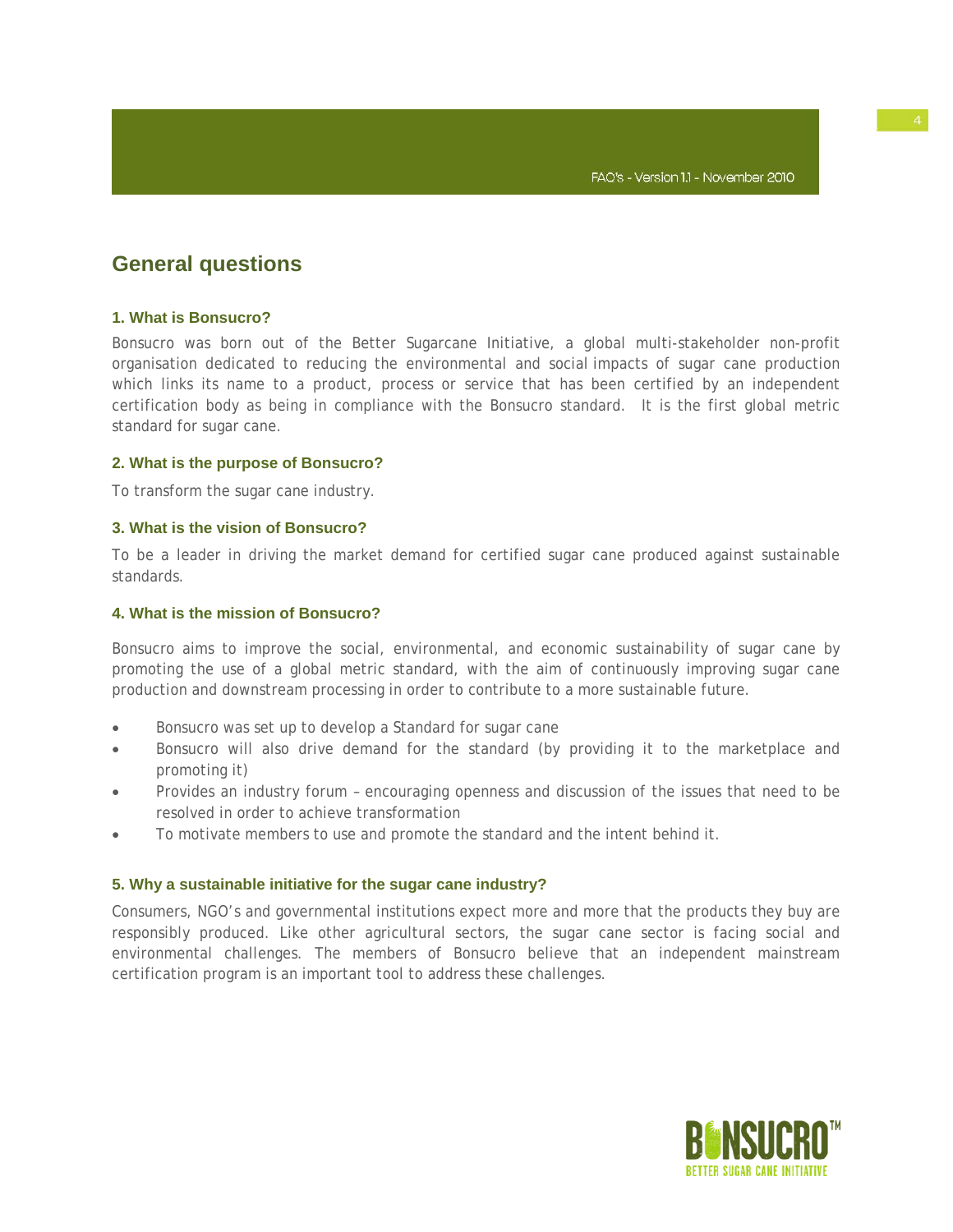# **6. What is sustainability in the sugar cane industry?**

Better practices on farm field level and transparency in the supply chain will lead to a more sustainable sugar cane industry. The Bonsucro standard is a tool to addresses the five biggest social and environmental impacts from sugar cane: legal compliance, biodiversity and ecosystem impacts, human rights, production and processing, and continuous improvement.

### **7. What are the sustainability pillars of the Bonsucro standard?**

Bonsucro focuses on issues in the sugar cane production in five categories:

- 1. Legal compliance
- 2. Biodiversity and ecosystem impacts
- 3. Human rights
- 4. Production and processing
- 5. Continuous improvement

Key indicators for each of these categories have been identified to ensure that the Bonsucro standard addresses the most significant issues.

### **8. Bonsucro is a member of the ISEAL Alliance, what does that mean?**

The ISEAL Alliance is the global association for social and environmental standards. ISEAL builds an understanding of good practices for standards systems and sets internationally applicable good practice guidance for the implementation of credible standards systems. Bonsucro is an Associate Member of the ISEAL Alliance and is following the ISEAL Code of Good Practice for Setting Social and Environmental Standards and the Impacts Code.

# **9. What makes the Bonsucro standarda credible standard?**

Bonsucro is a collaboration of sugar retailers, end-users (companies who purchase sugar and derived products) investors, traders, producers and NGO's who are committed to sustainable sugar production by establishing principles and criteria that are applied in the sugar cane growing regions of the world.

By bringing numerous stakeholders together, all with differing perspectives, to develop and comment on the Standard, Bonsucro was able to develop a platform that offered a multi-sector perspective. In addition, Bonsucro was able to pilot the standard in a variety of places to ground truth that the better management practices drove transformational and measurable change on the ground.

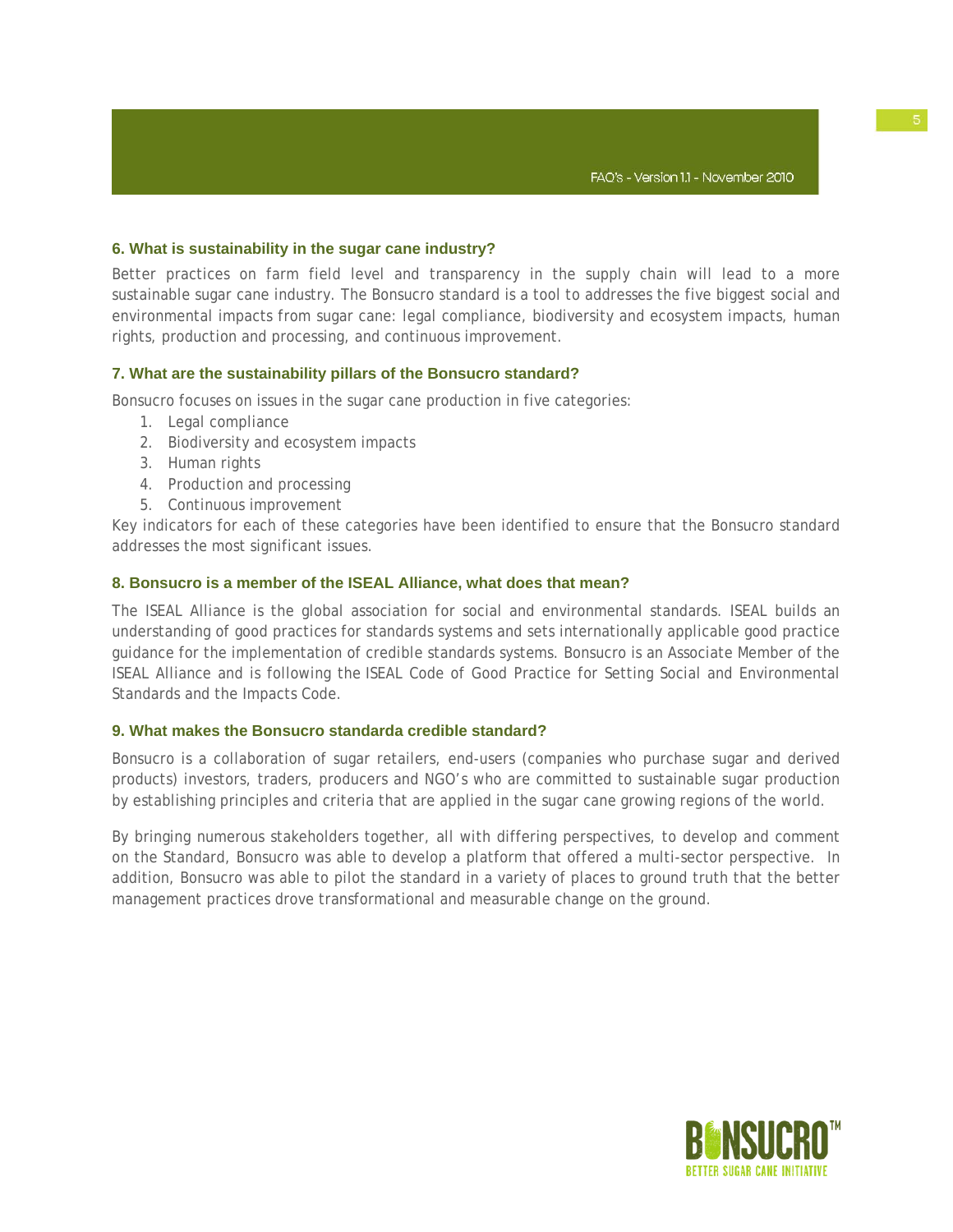To achieve this as many stakeholders as possible were encouraged to comment on the Standard and Bonsucro embarked on a series of global Stakeholder Outreach Meetings, engaging in face-to-face, field and factory meetings with producers and small-scale growers in: Australia, Brazil, Dominican Republic, East Africa, South Africa, India, the European Union and Switzerland. Over the same period, an auditor conducted pilot studies using the Standard in Australia, Brazil, Dominican Republic, South Africa and India. The results of these audits gave a representative view of typical mill and field indicator values. These values have been factored into the Standard.

The Bonsucro standard addresses the five biggest social and environmental impacts from sugar cane: legal compliance, biodiversity and ecosystem impacts, human rights, production and processing, and continuous improvement. Key indicators for each of these categories have been identified to ensure that the Bonsucro standard addresses the most significant issues.

In addition, Bonsucro complies with ISEAL specifications. The ISEAL Alliance is the global association for social and environmental standards. ISEAL builds an understanding of good practices for standards systems and sets internationally applicable good practice guidance for the implementation of credible standards systems.

#### **10. How does this standard relate to other sustainability initiatives in agriculture?**

The Bonsucro standard is the first ever metric based standard developed for an agricultural feedstock. The continued development of the Standard will enable the provision of a clear set of principles, criteria, indicators and verifiers which collectively amount to set of metrically measurable targets which will enable sugar cane producers, processers and suppliers to improve their social and environmental operations. Bonsucro is a mainstream initiative using a demand driven approach and aims to be complementary to other sustainability initiatives in agriculture and specifically in sugar cane.

#### **11. How is Bonsucro a mainstream programme?**

The Bonsucro programme is a mainstream model, which means that it is compatible with the existing market structure and aims for improvement that is realistic to expect for a significant market share through a credible and meaningful standard.

# **12. What is the impact of the Bonsucro program?**

By helping sugar cane producers implement good agricultural practices and farm management, they become better farmers. This results in increased yield, better quality, less impact on the environment, better social working circumstances and a more efficient way of production, leading to an increased income.

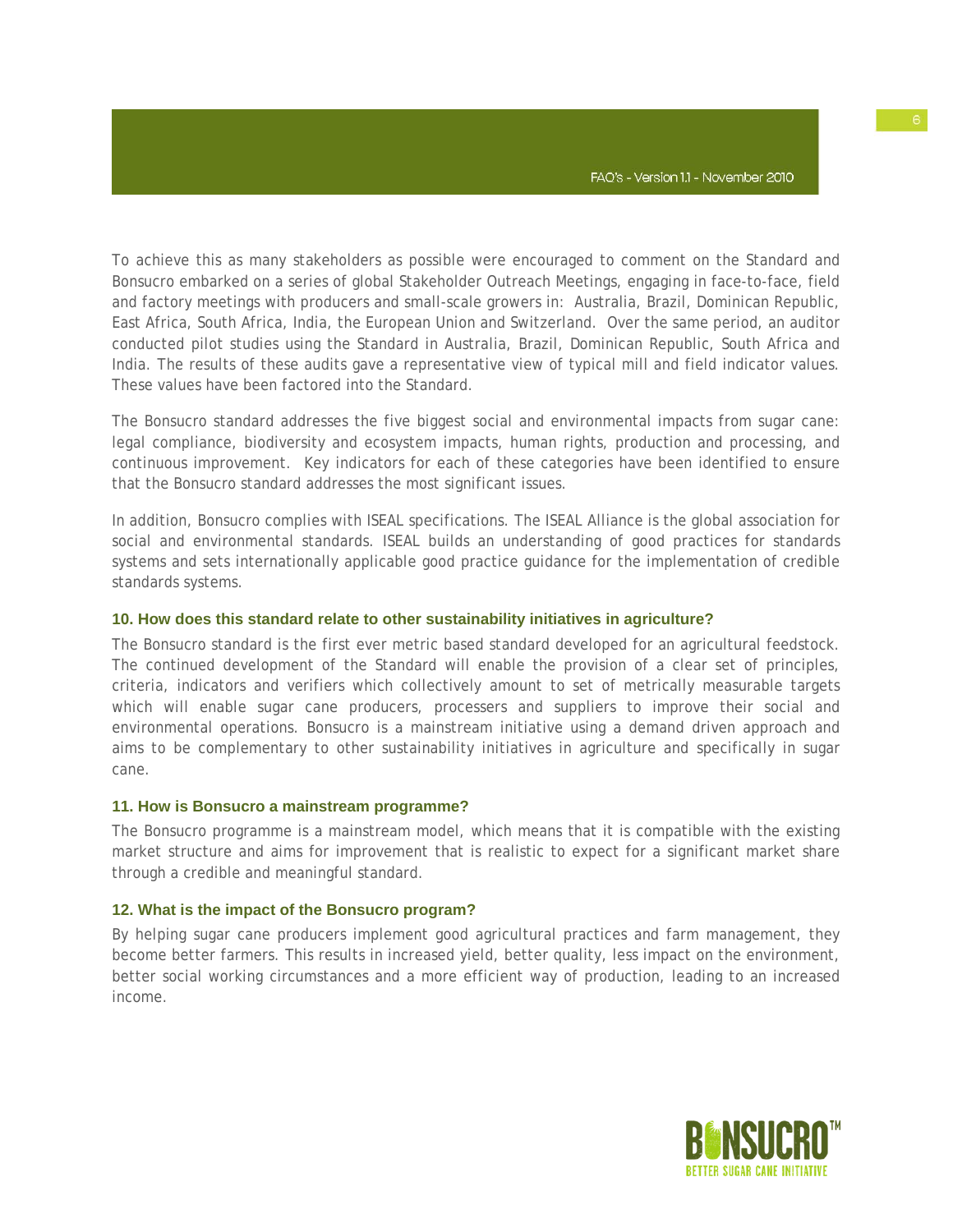# **13. When will Bonsucro certified sugar be available?**

Bonsucro anticipates that certified sugar will be available for purchase in April 2011.

### **14. Why did the Better Sugar Cane Initiative change its name to Bonsucro?**

The Better Sugar Cane Initiative was a body set up to reduce the environmental and social impacts of sugar cane and design the best programme to transform the sugar industry. Initially established as an industry initiative, it has worked for the last five years to develop the platform, bring together all stakeholders and develop a way to transform the sugar business.

In November 2010, the Better Sugarcane Initiative has reached an important milestone in its development. The Initiative has done its work, and is ready to fully launch the organisation that will deliver the certification programme to the market as it sets out to transform the sugar cane sector.

To make its vision as accessible as possible to the marketplace and consumers, Bonsucro provides the organization with the strong, simple and globally usable brand identity required to secure a sustainable future for the sugar cane industry.

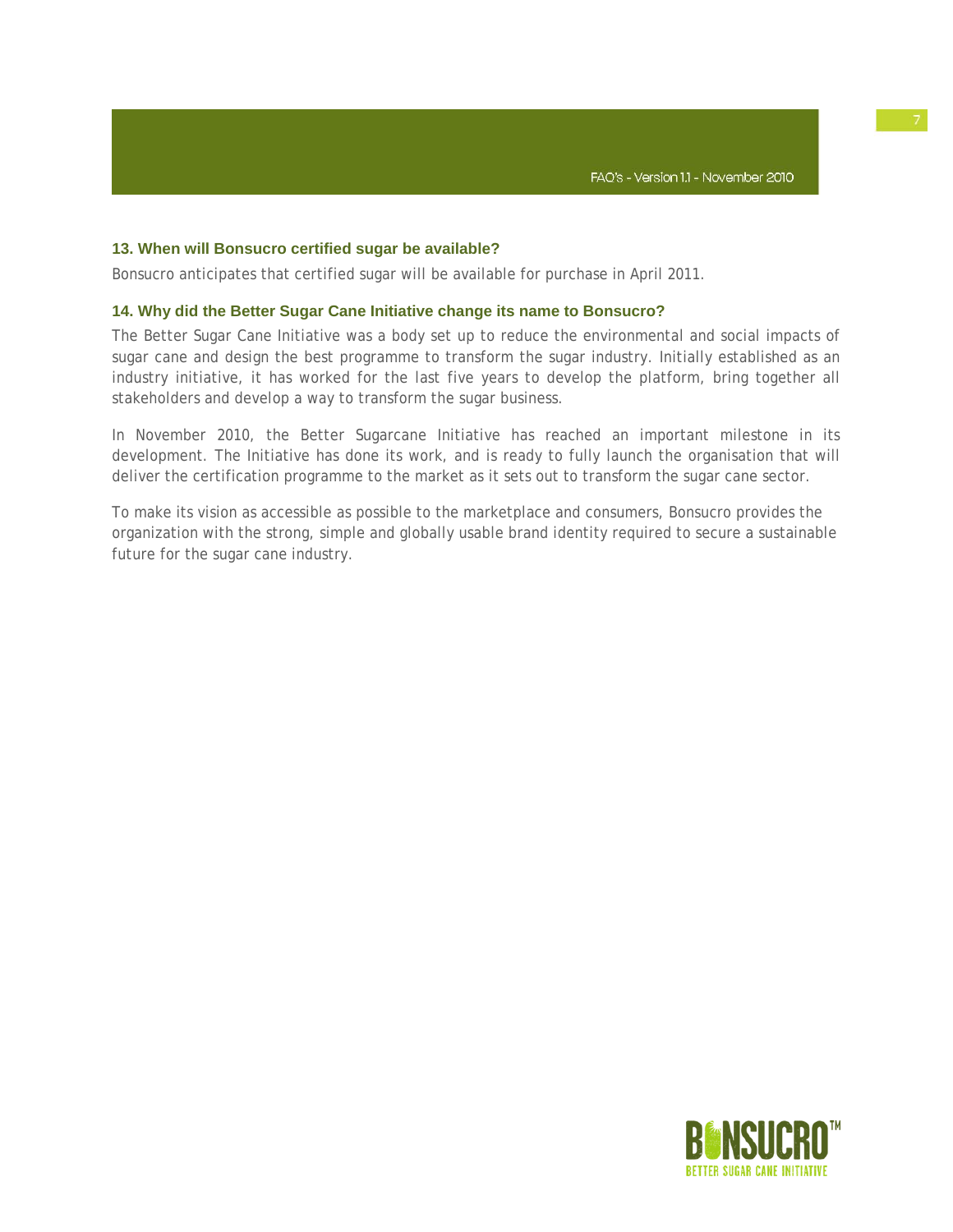# **THE BONSUCRO CERTIFICATION SYSTEM**

# **1. What does the Bonsucro Certification System consist of?**

The Bonsucro Certification System consists of 3 main elements: 1. Standards: Bonsucro has developed 2 standards:

**·** The "Bonsucro Production Standard" contains principles and criteria for achieving sustainable production from sugar cane and all sugar cane derived products in respect of economic, social and environmental dimensions.

**·** The "Bonsucro Chain of Custody Standard" contains a set of technical and administrative requirements for enabling the tracking of claims on the sustainable production of Bonsucro sugar cane and all sugar cane derived products along the entire supply chain after the mill and its cane supply.

2. Audit Guidance: Bonsucro has developed guidance and clarification documents for members and auditors on how to become compliant with The Bonsucro Production Standard and/or Chain of Custody Standard. This includes: 1.) description of how to interpret the principles and criteria from Bonsucro standards, 2.) audit instructions to verify compliance through indicators and verifiers, 3.) information related to exceptional situations, 4.) objective criteria for critical limits, and 5.) Tools and calculations for audit

3. Certification Protocol: Bonsucro has developed a Certification Protocol for members and auditors that lists the process and procedures for certification against Bonsucro standards. This includes: 1.) rules and requirements for Certification Bodies to audit against Bonsucro standards, 2.) certification requirements for economic operators to demonstrate compliance to Bonsucro standards, and 3.) audit procedures for Certification Bodies to verify compliance with Bonsucro standards.

Together these 3 elements form the Bonsucro Certification System. As such, these individual documents can never be used as stand-alone documents and must always be used in relation to each other.

# **2. What is the Bonsucro Production Standard?**

The Bonsucro Production Standard is a global standard for the sustainable production and processing of sugar cane and all sugar cane derived products. The Standard provides Principles and Criteria for environmental responsibility, social development, economic return, and good industry practices.

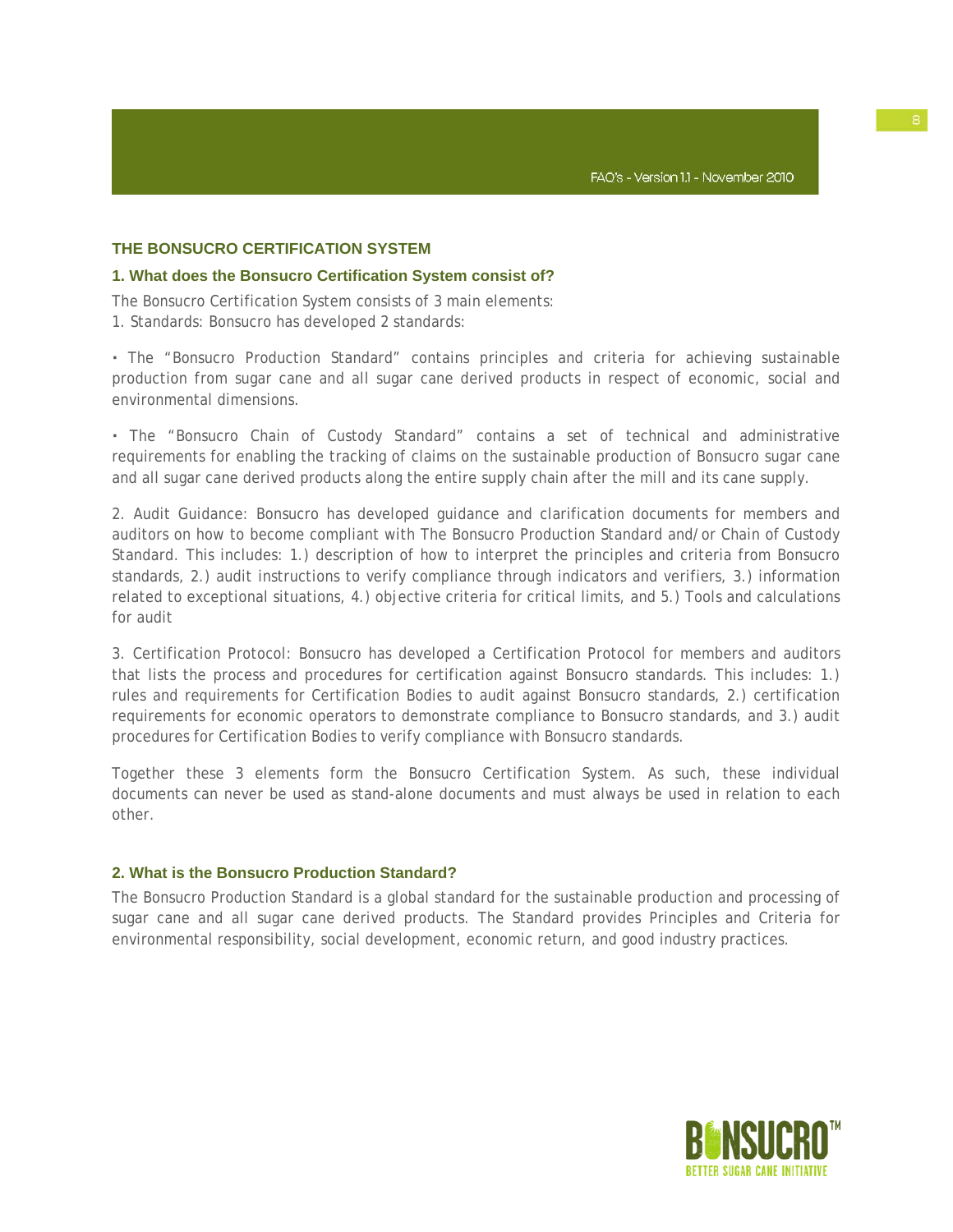The Bonsucro standard consists of the following 5 Principles, each of which consists of a set of Criteria (e.g. conditions to be met in order to adhere to the Principle):

- 1. Obey the law
- 2. Respect human rights and labour standards
- 3. Manage input, production and processing efficiencies to enhance sustainability
- 4. Actively manage biodiversity and ecosystem services
- 5. Continuously improve key areas of the business

The Bonsucro standard is a metric standard. Each Criterion consists of measurable Indicators that allow quantifying performance and compliance to the Standard, and assesses continuous improvement throughout the years.

# **3. What is The Bonsucro Chain of Custody Standard?**

Where the Bonsucro Production Standard certifies that sugar cane was produces according to sustainable production criteria, the Bonsucro Chain of Custody Standard ensures buyers throughout the supply chain that the sugar cane and sugar cane derived products that they source have indeed originated from a certified Bonsucro producer and/or support sustainable production in origin. This enables buyers to make credible claims on the sustainable origin of their products.

The Bonsucro Chain of Custody Standard is a standard for enabling the tracing of claims on the sustainable production of Bonsucro sugar cane and sugar cane derived products throughout the entire supply chain. The Chain of Custody Standard contains a set of technical and administrative requirements for handling (e.g. separation and/or regulated mixing of Bonsucro certified and noncertified product) to enhance the guarantee that any claims relating to the production, procurement, and processing of Bonsucro certified sustainable sugar cane products valid.

# **MASS BALANCE METHODOLOGY**

The Bonsucro Chain of Custody Standard supports a Mass Balance (MB) methodology. This methodology is an administrative allocation of sustainability claims that allows for the mixing of certified and noncertified product at any stage in the supply chain as long as the balance between inputs and outputs is maintained.

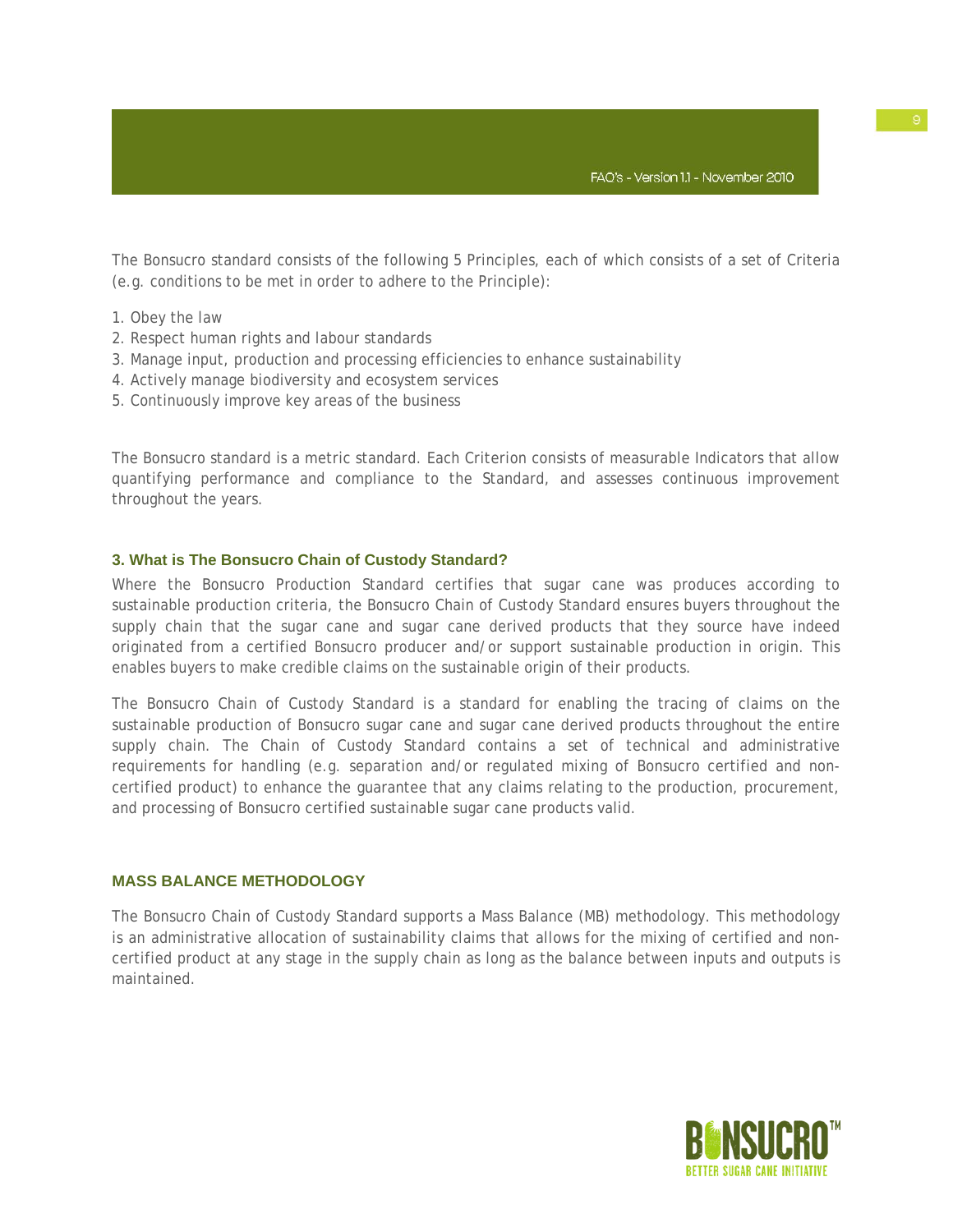#### **4. How has the Bonsucro standard been developed?**

Bonsucro is a collaboration of sugar retailers, end-users (buyers of sugar and derived products), investors, traders, producers and NGO's who are committed to sustainable sugar production by establishing principles and criteria that are applied in the sugar cane growing regions of the world. As many stakeholders as possible were encouraged to comment on the Standard through a series of public consultations via the dedicated website and Bonsucro embarked on a series of global Stakeholder Outreach Meetings, engaging in face-to-face, field and factory meetings with producers and small-scale growers in: Australia, Brazil, Dominican Republic, East Africa, South Africa, India, the European Union and Switzerland. Over the same period, an auditor conducted pilot studies using the Standard in Australia, Brazil, Dominican Republic, South Africa and India. The results of these audits give a representative view of typical mill and field indicator values. These values have been factored into the Standard.

# **5. Can I demonstrate conformance with the EU RED legislative requirements through Bonsucro certification?**

Bonsucro is in the process of applying for recognition from the European Union as a voluntary standard to demonstrate compliance with the requirements from the EU Renewable Energy Directive (RED) and its similar provisions in the EU Fuel Quality Directive (FQD). In addition to its Production Standard and Chain of Custody Standard, Bonsucro has identified additional criteria to meet EU RED requirements. This additional EU scope extension is optional. Companies wishing to produce and/or trade bio fuels intended to be put onto the European Union market can demonstrate conformance with the EU RED legislative requirements through certification against Bonsucro Standard(s) PLUS\_ its additional EU RED criteria.

# **HOW TO BECOME A BONSUCRO APPROVED CERTIFICATION BODY?**

#### **1. What are the requirements for becoming a Bonsucro approved Certification Body?**

In order to become recognised and approved by Bonsucro to audit and certify against the System, a Certification Body is required to hold accreditation to IS\_O IEC Guide 65/EN 45011 (1998) and operate at least one accredited scheme which is relevant to the sustainability criteria as required by the Bonsucro Production Standard and Chain of Custody Standard (including Bonsucro EU RED sustainability requirements). Additional accreditation against IS\_O 14065:\_2007 IDT and experience in carrying out audits in conformity with IS\_O 14064-3 is recommended but not mandatory. (For more information check "Better Sugarcane Initiative Certification Protocol", chapter 4.2 - 4.3).

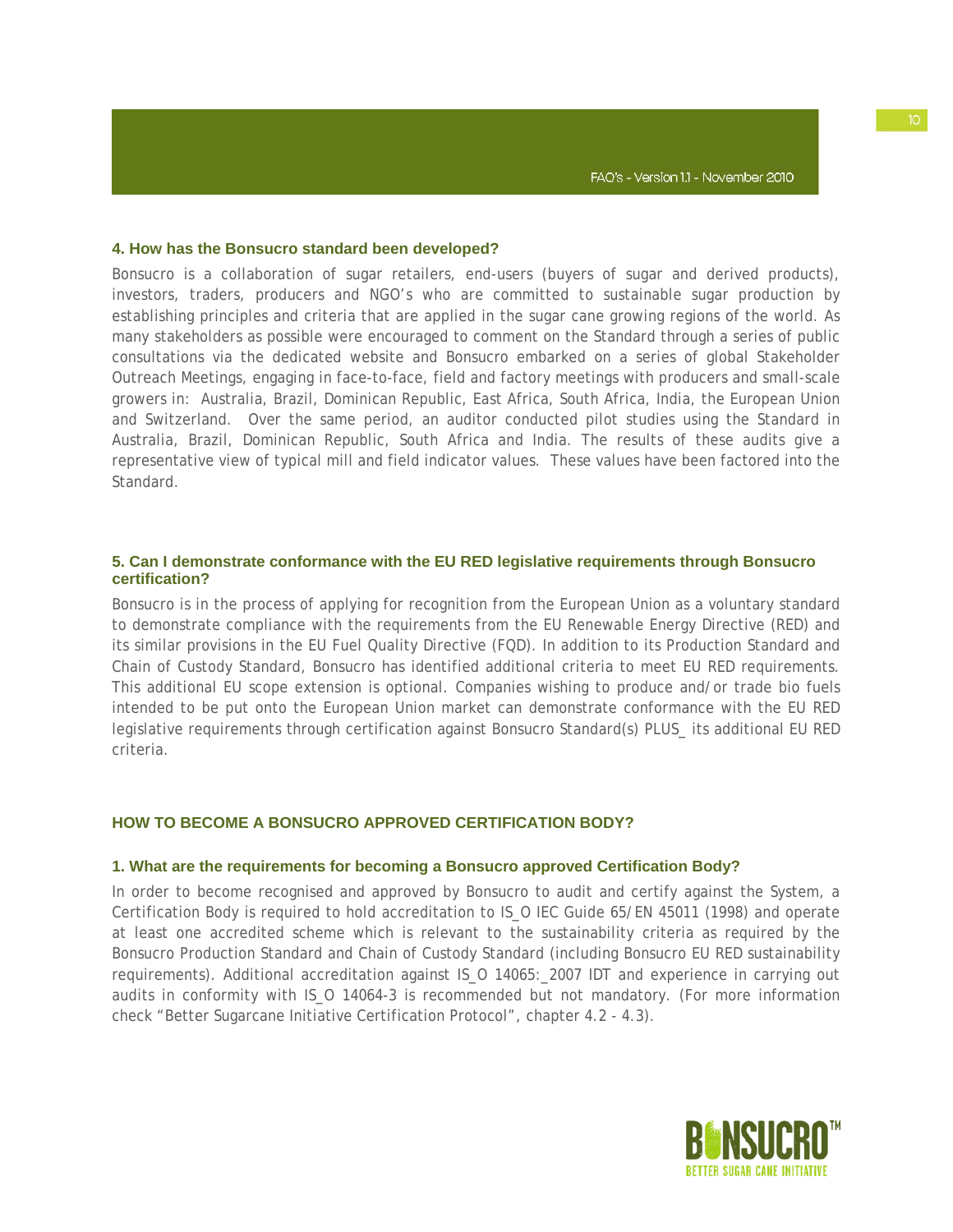# **2. How do I become a Bonsucro approved Certification Body?**

1. A Certification Body wishing to become approved by Bonsucro to audit against the Bonsucro Certification System must be a registered with Bonsucro.

2. Certification Bodies can apply for approval with Bonsucro using the application form which is available with Bonsucro upon request. The CB sends the application form together with documentation to demonstrate its compliance to the approval criteria.

3. When the application and all required documentation have been received by Bonsucro, the documents are reviewed and verified by Bonsucro. If all requirements are met, a contractual agreement is sent to the CB.

4. Upon signing and returning the contractual agreement to Bonsucro, Bonsucro will issue an official approval statement to the Certification Body and list them on the Bonsucro website as an official Bonsucro approved Certification Body.

(For more information check "The Better Sugarcane Initiative Certification Protocol", chapter 4.1).

# **3. Is Bonsucro giving auditor training?**

Yes, Bonsucro has developed an auditor training programme. The aim of this training is to educate and train people in the specific procedures, guidelines and requirements of the Bonsucro Certification System. The auditor training is intended for Certification Bodies, (independent) auditors, consultants and other interested parties who like to gain a deeper understanding of the Certification System. The training course is a mandatory requirement for Certification Bodies and/or auditors wishing to become approved to certify against the Bonsucro Initiative Certification System.

The training includes amongst others; implementation of Bonsucro standards, requirements and qualification for Certification Bodies and auditors, audit procedures, and tools and calculations for assessment. The training is structured into two parts: a theoretical part and field training. Only after successful completion of the theoretical part are participants allowed to proceed to the field training.

For more information on the dates of the auditor trainings contact Bonsucro.

IS\_O 14065:\_2007 IDT:\_ "Greenhouse gases- Requirements for greenhouse gas validation and verification bodies for use in accreditation or other forms of recognition"

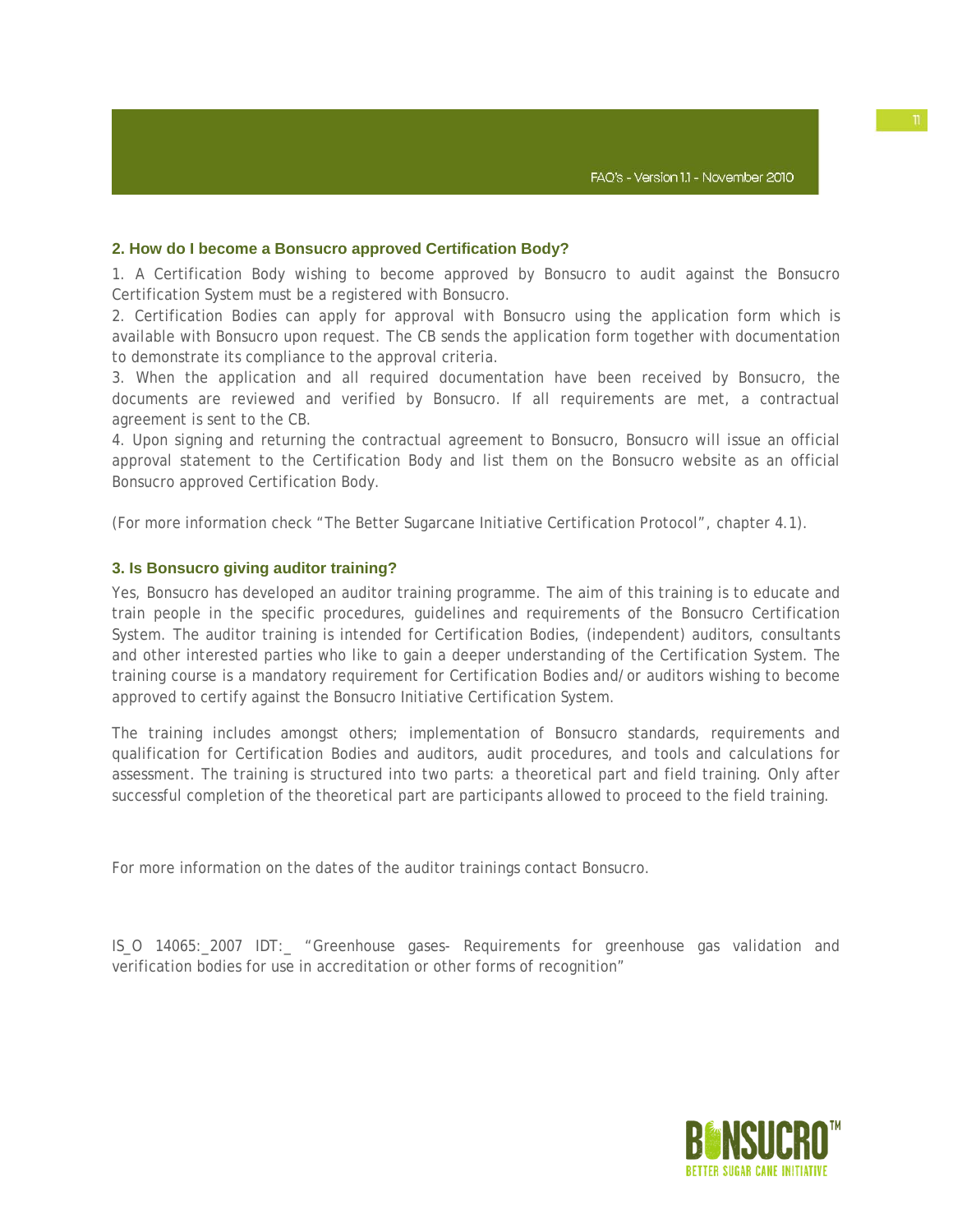# **HOW TO BECOME BONSUCRO CERTIFIED?**

### **1. Who can become Bonsucro certified?**

Everyone wishing to demonstrate their commitment to sustainable sugar cane through trading, and by tracing the Bonsucro certified sustainable sugar cane and/or sugar cane derived products, must be certified against the Bonsucro Certification System. Certification enables you to make credible claims on the sustainable origin of your products.

#### **2. What are the benefits of certification?**

**·** Certification helps producers to improve their quality, increase their productivity, and reduce costs, which enables producers to directly increase their income. In addition, certification enables producers to distinguish themselves from conventional growers, and strengthen long-term relationships with their buyers.

**·** Sourcing certified sustainable sugar cane and sugar cane derived products allows buyers to demonstrate their commitment to sustainability and make responsible claims in the market place.

### **3. What are the requirements for becoming certified?**

In order to become certified against the Bonsucro Certification System you must: 1.) be a registered member of the Bonsucro program, 2.) comply with the relevant requirements of the Bonsucro Production Standard (as a producer) and/or The Bonsucro Chain of Custody Standard (as a supply chain actor), and 3.) operate a quality management system to ensure and demonstrate the correct implementation and maintenance of Bonsucro Standard(s).

### **4. How does Bonsucro ensure compliance against its Certification System?**

Bonsucro works with accredited Certification Bodies for the independent certification of its members against the Bonsucro Certification System. Only accredited Certification Bodies that have been approved by Bonsucro are allowed to audit against the Production Standard and Chain of Custody Standard.

#### **5. How do I know as a producer that I am ready to become certified?**

When you meet the requirements of the Production Standard you are ready to become certified. In order to get a feel for your level of compliance, you can self-score your compliance by using the Bonsucro Self-Assessment tool. This Self-Assessment tool is available online in the Bonsucro System and allows you to compare your current situation to the criteria of the Standard. The outcome of the selfassessment will give you an idea of the efforts and resources needed to comply with the Standard, or provide you with the assurance that you are ready to become certified.

IS O 14065: 2007 IDT: "Greenhouse gases- Requirements for greenhouse gas validation and verification bodies for use in accreditation or other forms of recognition"

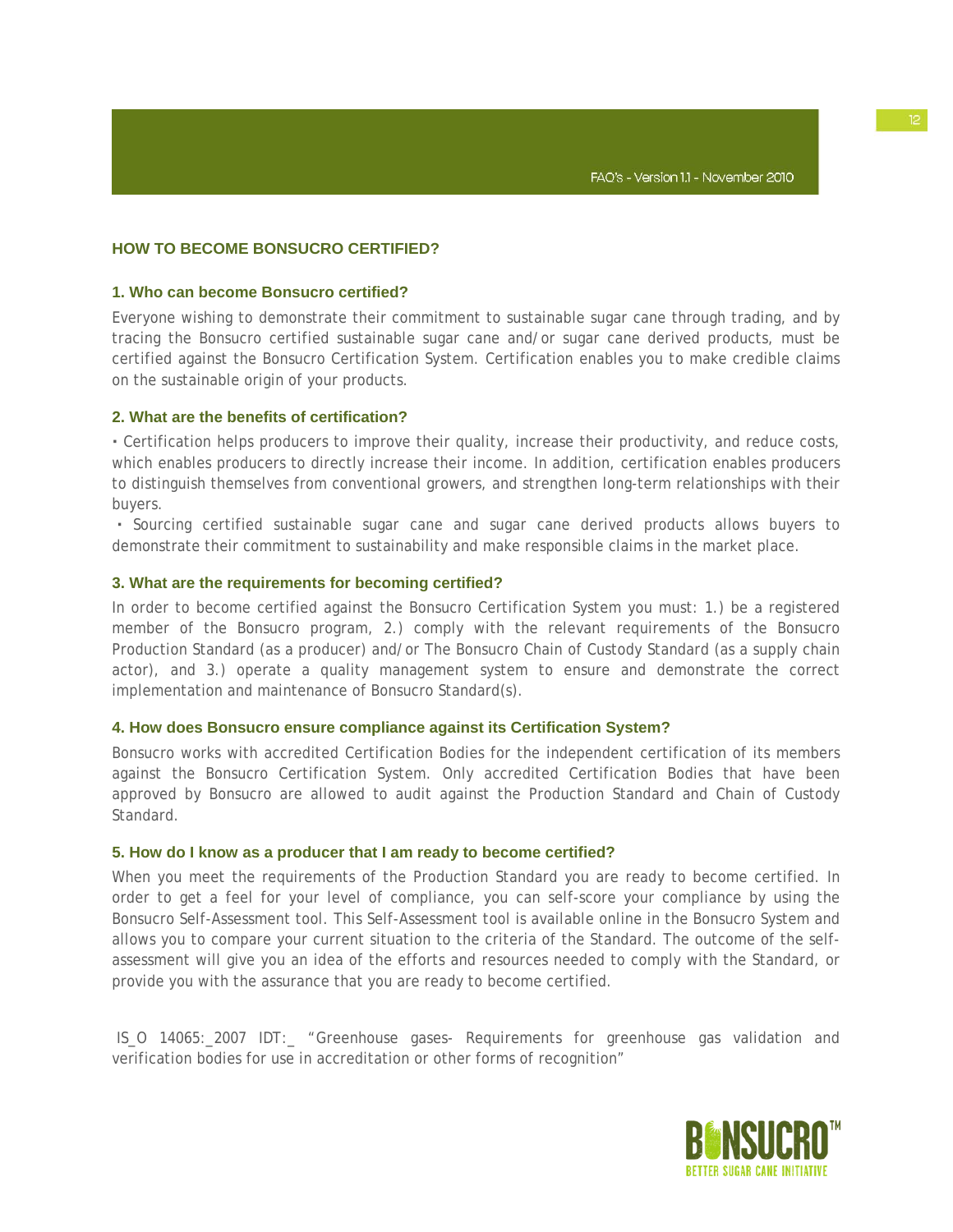# **6. Are there support programs for producers?**

Yes, Bonsucro is developing a Farmer Network support programme. For further information, please contact Bonsucro directly.

# **7. When I am ready to become certified, how do I arrange for an audit?**

When you have implemented the requirements of Bonsucro Standard(s) and feel that you are ready to become certified, you can contact a Certification Body to schedule for a mutually acceptable date for an audit. Only independent Certification Bodies who have been approved by Bonsucro to certify against the Certification System may be used for the audit. A list of approved- CBs will soon be available on the Bonsucro website. You can apply for an audit with a Bonsucro approved CB by contacting the CB directly and entering into an agreement with them. Bonsucro is not involved in this. It is Bonsucro's aim to ensure that members wishing to become certified against Standard(s) can choose from a number of credible and reliable world-wide Certification Bodies.

### **8. What are the steps in the certification process?**

After you have entered into an agreement (contract) with a Bonsucro approved Certification Body, the CB will commence the certification process. Generally, the certification process consists of the following steps:

1. Audit plan: The CB will start by establishing an audit plan. This plan specifies the scope of the certification and the audit activities and timeline involved. Based on this plan the CB will conduct the audit.

2. Preliminary review: A preliminary review is optional, but strongly recommended for complex organisations. The CB will review your processes and quality management system to get a general understanding of your operations and management in relation to the audit process and evaluate the state of readiness for the main audit.

3. Certification audit: The CB will conduct the main audit in order to confirm that you have effectively implemented the requirements of Bonsucro Standard(s) and your processes and systems conform to the requirements of the Certification System. As such, the certification audit will consist of 2 stages: 1.) an audit of your documented management system, and 2.) an implementation audit. 4. Audit summary report: The CB will prepare a summary report on the results of the certification process. This report will be shared with you and form the basis for the certification decision. 5. Certification decision: Upon successful completion of the certification process the CB will make a positive certification decision and issue a 'certificate of conformity'.

6. Registration in the Bonsucro Platform: The CB will upload the audit summary report and the certificate into the Bonsucro System within two weeks of the certificate being issued. Upon registration and approval of the certificate in the Bonsucro System you will receive the status 'certified' in the Bonsucro member list and are ready to start trading and tracing Bonsucro certified sugar cane and sugar cane derived products.

(For more information check "Bonsucro Certification Protocol", chapter 5.4).

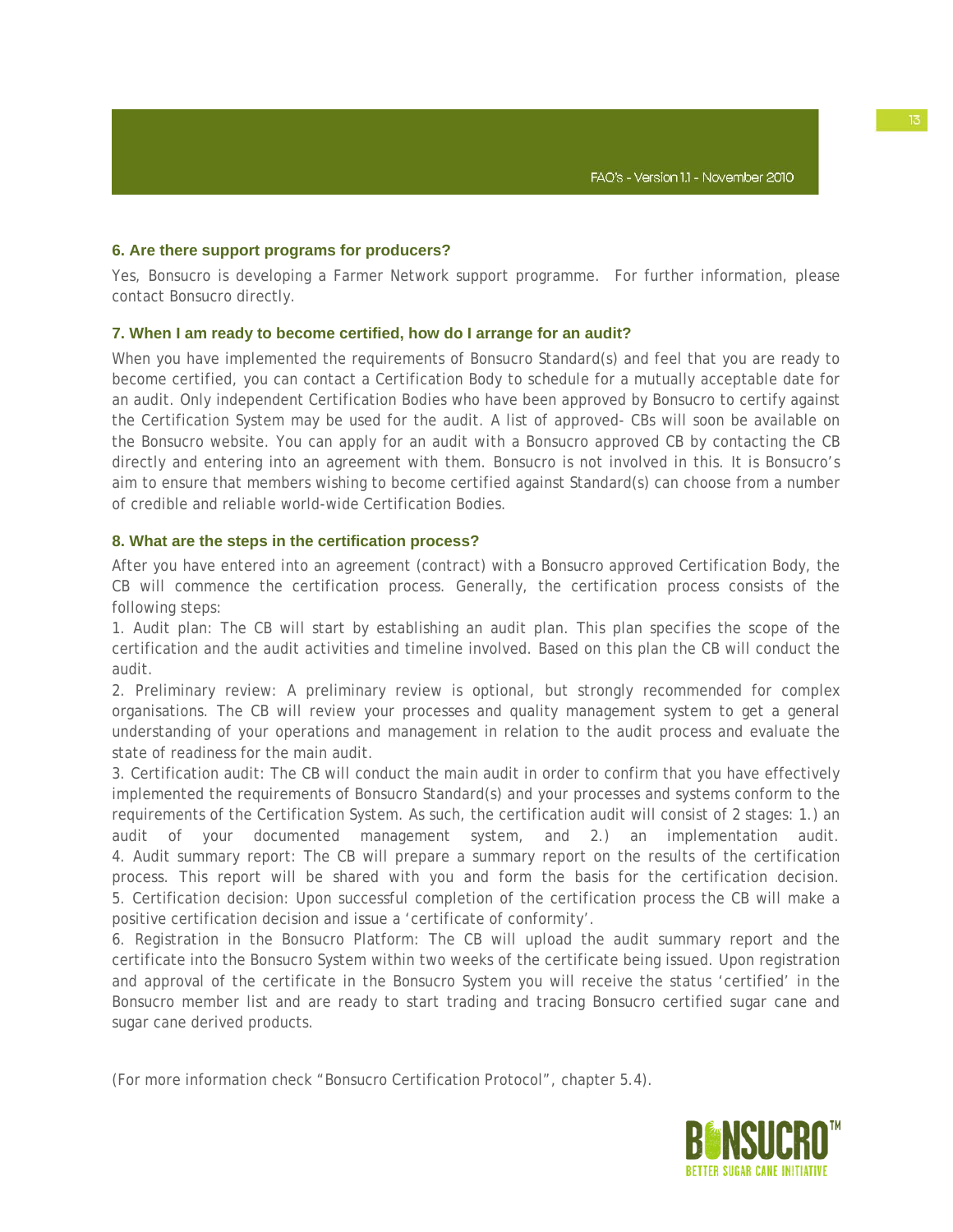# **9. What is the validity of a certification?**

The validity of a certificate is three years. Throughout the three year validity, annual surveillance audits must be conducted. After the initial audit, two surveillance audits will need to be scheduled within the next two (harvest) years.

Only when you have a valid certificate are you allowed to sell your sugar cane and sugar cane derived products as Bonsucro certified sustainable. After the expiry date of your certificate, Bonsucro can no longer guarantee that you meet the requirements of its Standard(s).

### **10. What is considered the unit-of-certification?**

For certification against the Production Standard the unit-of-certification is considered to be the sugar mill, and certification will be based on audits of the mill and its cane supply area. Verification of compliance against the Production Standard of the sugar cane in the cane supply area will be done through sampling. In this, multi-site and/or group certification is permitted.

For certification against the Chain of Custody Standard the unit-of-certification is considered to be any supply chain actor who takes legal ownership or physical control of Bonsucro certified sugar cane and/or sugar cane derived products for one or several steps in the supply chain from producer to endproduct manufacturer. Subcontractors fall under the responsibility of their contractors. In this, multisite certification is permitted.

# **11. What are the costs of certification and who pays for these?**

It is difficult to give an exact figure of how much the costs of certification will be because these costs depend on the unique situation of each company. However, we can give you an indication as to what these costs will include:

1. Investment costs:\_ The costs that are needed to implement and comply with the requirements of the Standard(s). These costs will greatly vary between companies, depending on their current level of compliance to the Standard(s) before certification and the investments needed to meet these. 2. Audit costs: The costs of the initial- and annual surveillance audits to ensure that a company is in compliance with Bonsucro Standard(s) and Certification System. The level of these costs will depend on the scope, size and complexity of the audit, and vary between Certification Bodies and countries.

The costs of certification are at the expense of the unit-of-certification itself. However, the benefits of certification outweigh the costs of certification.

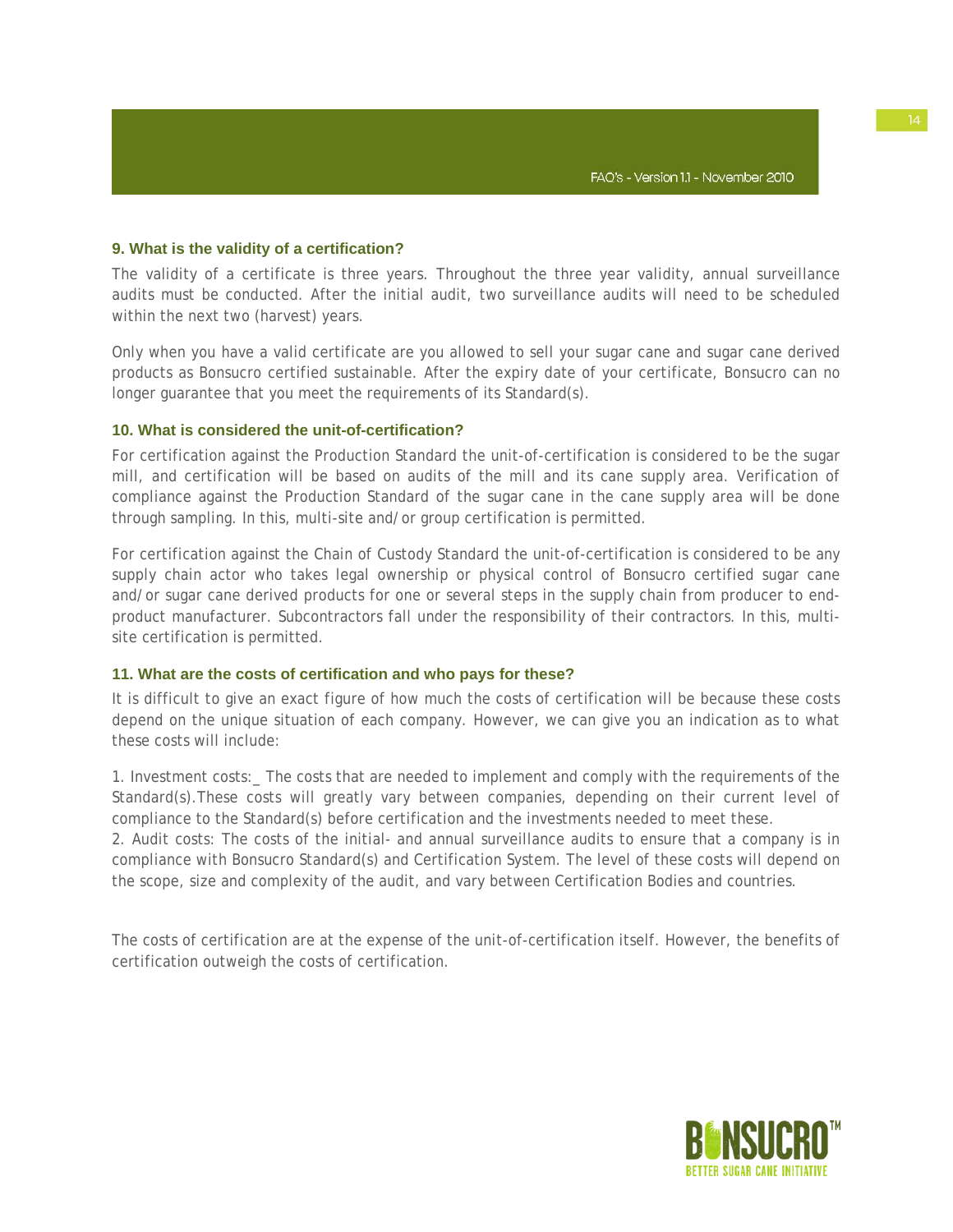The agricultural improvements that certification brings the sugar cane producers often results in quality improvement, higher productivity and cost reductions. This leads to a larger difference between cost price and sales price, hence profit. The producer can use this profit to finance his certification costs and invest in his own business. In addition, certification enables producers and buyers to distinguish themselves from conventional actors and make credible claims on the sustainable origin of your products. This creates added value to your products and access to new (sustainable) markets.

#### **Trading Bonsucro certified sustainable sugar cane products**

#### **1. What do I have to do in order to be able to trade Bonsucro certified sugar cane?**

All members wishing to trade Bonsucro certified sustainable sugar cane and sugar cane derived products and make a claim on this in the market must:

- 1. Be a member of Bonsucro
- 2. Be certified against Bonsucro Standard(s) and Certification System:

**·** Growers and millers: Implement the requirements of The Bonsucro Production Standard and contact a Bonsucro approved Certification Body to schedule an audit. Upon successful completion of the audit, the CB will issue a certificate which will allow you to sell your products as "certified sustainable". **·** Supply chain actors: Implement the requirements of The Bonsucro Chain of Custody and contact a Bonsucro approved Certification Body to schedule an audit. Upon successful completion of the audit, the CB will issue a certificate which allows you to trade and trace certified sustainable products. **·** Subcontractors and Service Providers: Subcontractors fall under the responsibility of their contractor. In case you outsource activities to independent third parties (e.g. subcontractors for storage, transport or other outsourced activities), you will have to ensure that the independent third party complies with the intent and requirements of Bonsucro Standard(s) and Certification System.

#### **2. What trading models does Bonsucro support?**

At the moment Bonsucro supports a Mass Balance (MB) methodology for the trading of Bonsucro certified sugar cane and sugar cane derived products. This methodology is an administrative allocation of sustainability claims that allows for the mixing of certified and non-certified product at any stage in the supply chain, as long as the balance between inputs and outputs is maintained.

(For more information check "The Bonsucro Mass Balance Chain of Custody Standard").

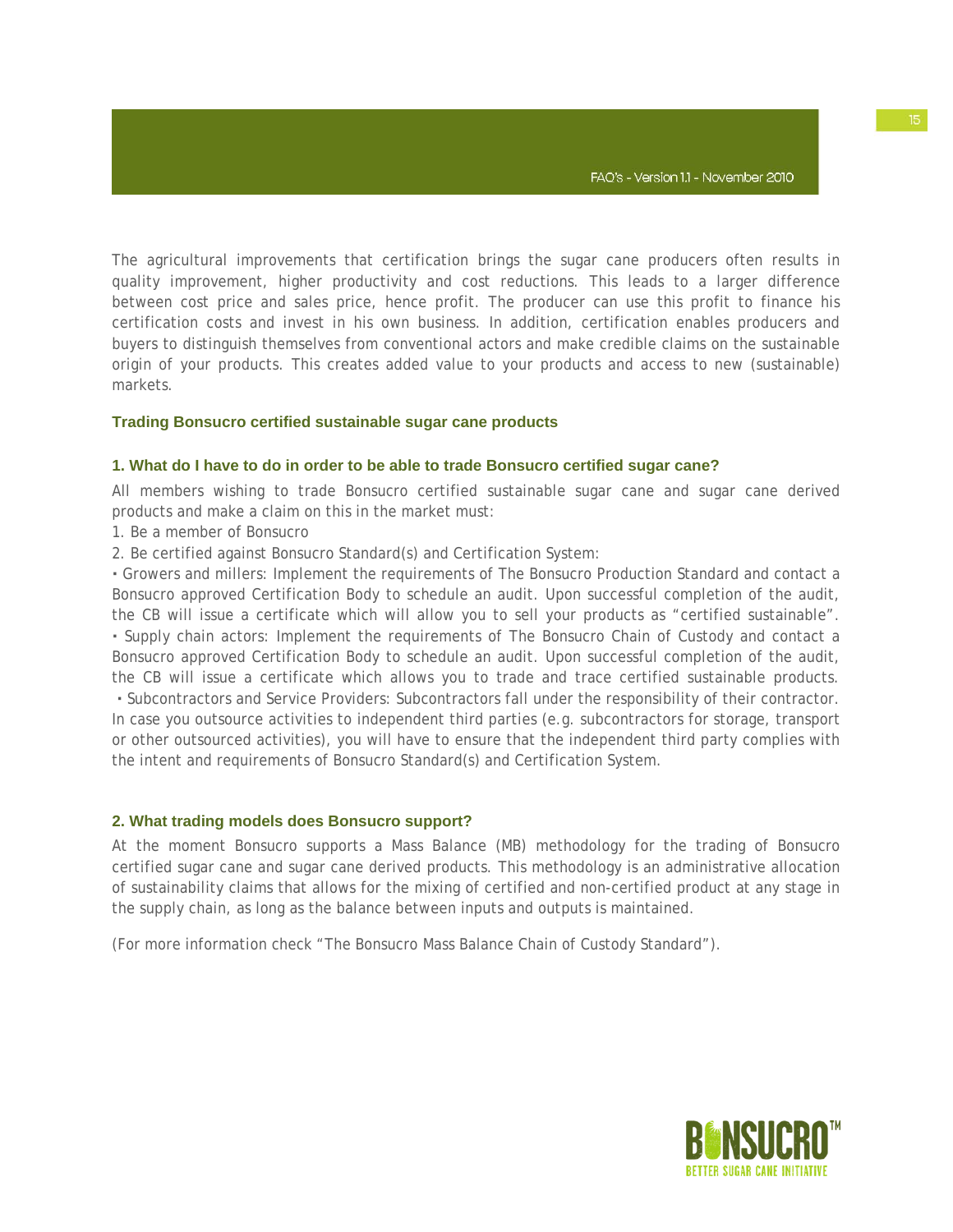In addition to its Mass Balance methodology, Bonsucro is in the process of developing a Segregation and Certificate Trading model as an alternative way to market and claim Bonsucro certified sustainable sugar cane and sugar cane derived products.

**·** Segregation: This methodology keeps the certified sustainable product flow segregated from noncertified product flows in order to assure that the certified product delivered to the next supply chain actor is fully sustainable and only comes from certified sources. The chain of custody requirements permit the mixing of certified sustainable product from a variety of sources at any stage in the supply chain, as long as these are kept separated from non-certified products.

**·** Certificate Trading: This methodology is an administrative system that provides tradable (virtual) credits for the production of certified sustainable sugar cane. It allows for the transfer of certified sustainable volume credits from the producer directly to the end user, independent of the physical supply chain (think of Carbon emission trade between countries).

#### **3. When can I start trading?**

At the AGM in Puerto Rico, November 9, 10 Bonsucro will officially launch its Certification System. Both the Production Standard and Chain of Custody Standard are ready to be implemented. The first Certification Bodies are being trained by Bonsucro to audit against its Certification System. The first producers are expected to become certified in March 2011. From this moment onwards Bonsucro certified sustainable sugar cane products are available on the market. So, as soon as you are certified you can start trading and making claims and use the label.

#### **4. Will Bonsucro sugar cane be traceable back to the individual producer?**

Not at the moment, Bonsucro operates a Mass Balance model for the trading of certified sugar cane and sugar cane products. This model allows for the mixing of certified and non-certified product at any stage in the supply chain, without the preservation of origin. Because this Mass Balance model is an administrative allocation of sustainability claims whereby the balance between inputs and outputs is maintained, you are not able to link or trace a product back to its producing origin. However, you are able to demonstrate your support to sustainable production in general.

Traceability is a continuous process of improvement. That is why Bonsucro has designed the Mass Balance traceability model as an intermediate step towards fully segregated supply chains. Bonsucro believes that making traceability more accessible to industry, and allowing companies to gradually develop towards making all their products sustainable, is what mainstream sustainability is all about and the organisation is working towards this and hopes to have this system operational in 2011.

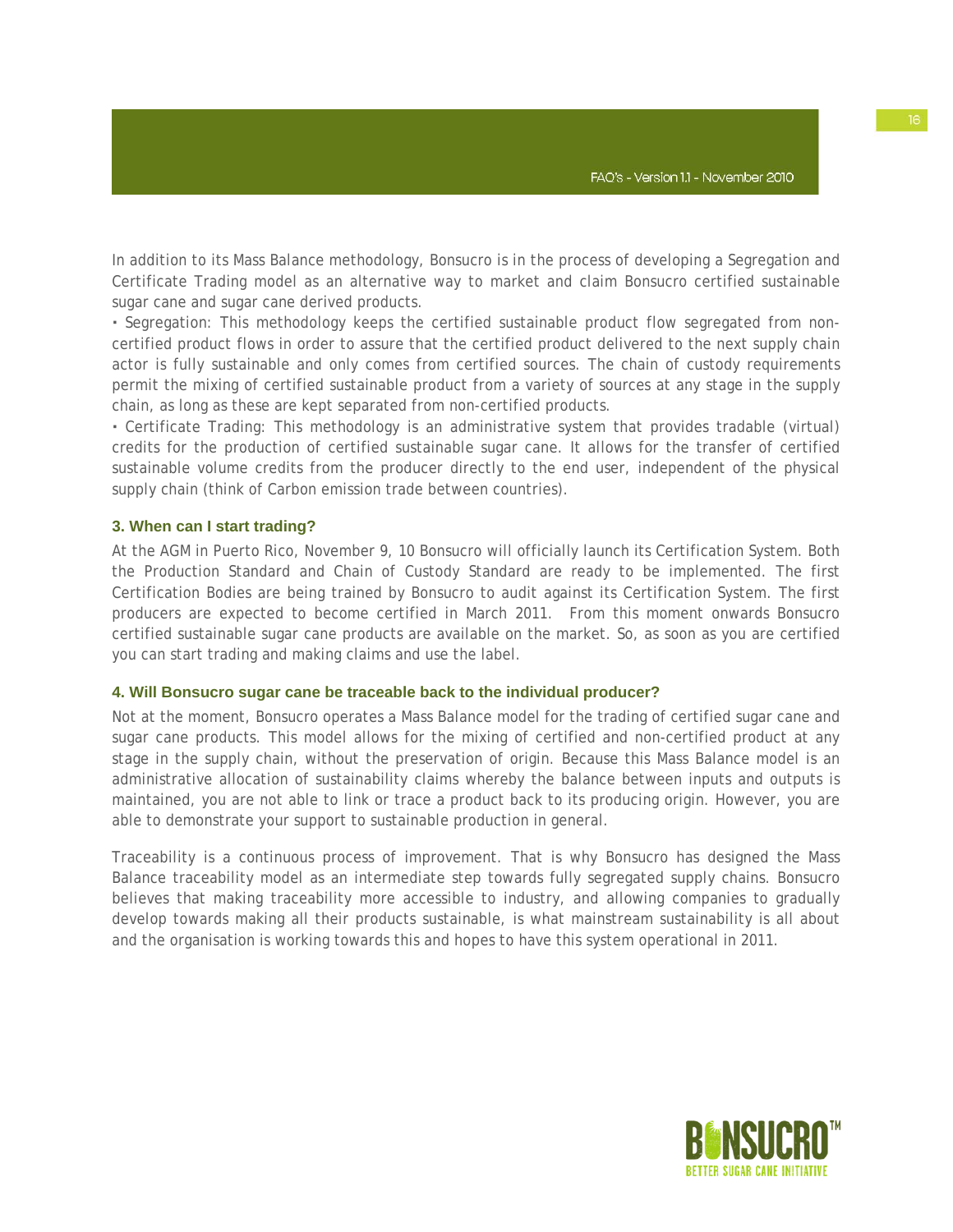#### **5. How will the price of Bonsucro certified sugar cane be determined?**

The price of Bonsucro certified sugar cane and sugar cane derived products will be determined by the market. Bonsucro certified sugar cane has extra value; it has been produced according to criteria for sustainable production and processing. Bonsucro is not involved in price negotiations.

#### **6. Will there be a price premium?**

Not necessarily, this will be a matter for negotiation. However, Bonsucro believes the value of certification to be much more than the payment of a price premium. The agricultural improvements that certification brings to the sugar cane producers often results in quality improvement, higher productivity and cost reductions. This leads to a larger difference between cost price and sales price, hence profit. In addition, certification enables producers to distinguish themselves from conventional growers, a way of facilitating trade and strengthen long-term relationships with their buyers.

#### **COMMUNICATION, CLAIMS, LABELLING**

#### **1. Will there be a label on the product?**

For consumer products containing a pre-determined percentage of Bonsucro certified sugar cane, it will be possible to display the Bonsucro logo and related claim on the packaging (on-product).

#### **2. What are the requirements to claim on-product?**

You are allowed to communicate on-product if you, as a company, are using sugar cane as

- 1. Single product OR
- 2. Hidden ingredient of your products and:
- a. These products only contain sugar made of cane AND/OR
- b. Sugar cane is in the top 3 of ingredients used in these products

In other cases only off-product communication is allowed.

#### **3. What can I claim on-product?**

If you comply with the above mentioned requirements you may claim on-product:

a. In case the product contains at least 90% of certified sugar cane (segregation):

The sugar in this product is responsibly produced

b. In case the product contains at least 30% of certified sugar cane (mass balance of segregation): X% of the sugar in this product comes from mixed responsible sources and we are committed to Y% in [year]

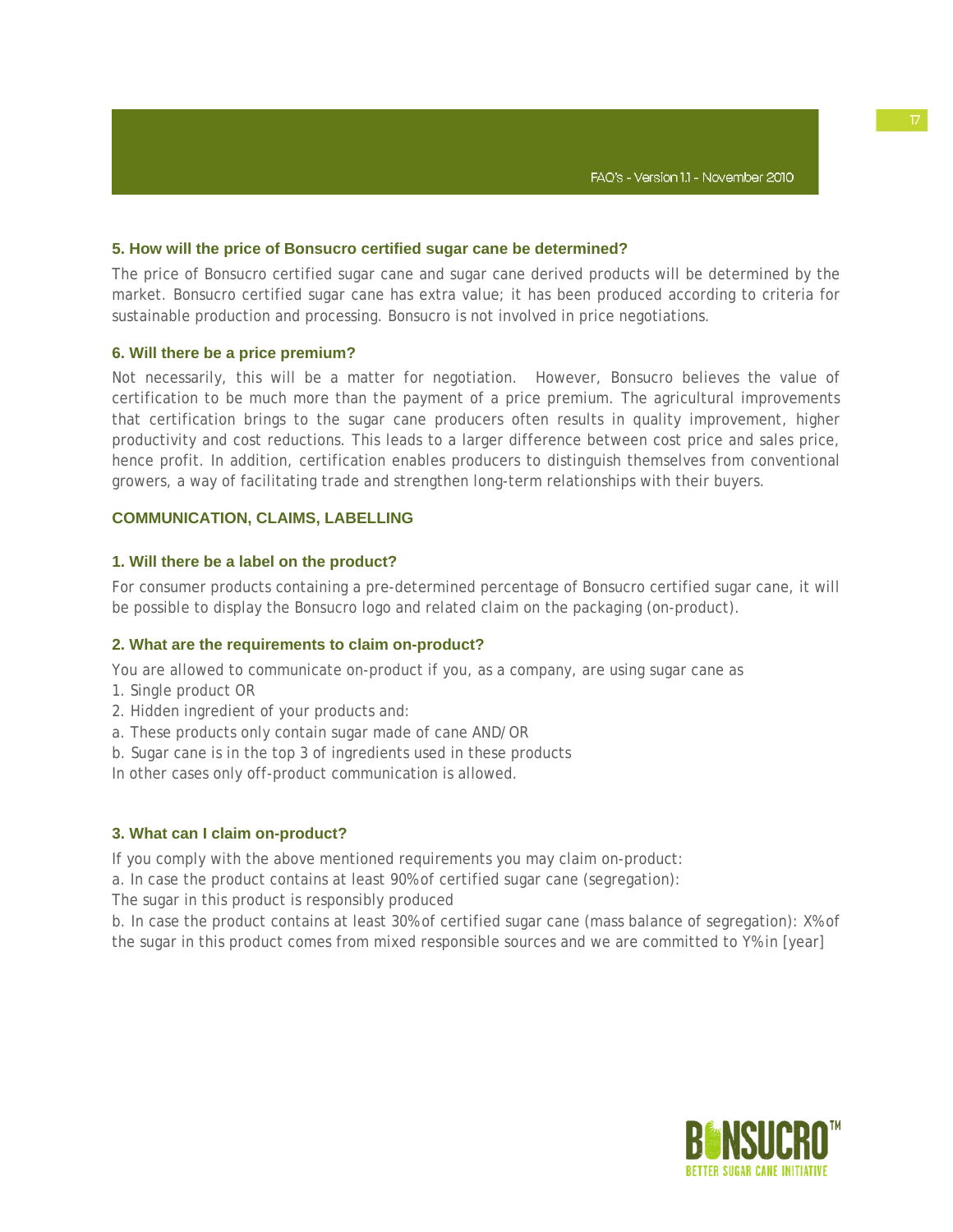### **4. I am not certified yet, what can I claim?**

If you don't yet buy certified sugar/certificates, but are committed to doing so in the near future and you are a Bonsucro member, you can claim off-product: We are a member of Bonsucro.

# **5. What can I communicate as a certified producer?**

Bonsucro certified producers can claim off-product: We are a certified member of Bonsucro.

# **6. Do we have to pay for logo use?**

A fee for logo use consists of two elements:

1. Members will pay a volume based trading fee (to be determined by the Supervisory Board).

2. Members will pay an administration fee for approving member's packaging design, based on actual spent hours.

#### **7. Why are the rules and requirements around communication so strict?**

Guidelines have been developed to protect the value and integrity of the Bonsucro program. Proper use of the Bonsucro logo and claims will benefit both the Bonsucro organisation and its members.

The logo use requirements can soon be downloaded from the website www.bonsucro.com

# **Membership**

### **1. What are the main benefits of being a Bonsucro member?**

Being a Bonsucro member gives your organisation the opportunity of integral involvement in setting a global precedent around corporate social responsibility and global sustainability. By being a member you can show your commitment to sustainability in the sugar cane industry to your clients and employees.

Looking for more reasons to become a member?

Please visit http://www.bonsucro.com/benefits\_of\_membership.html

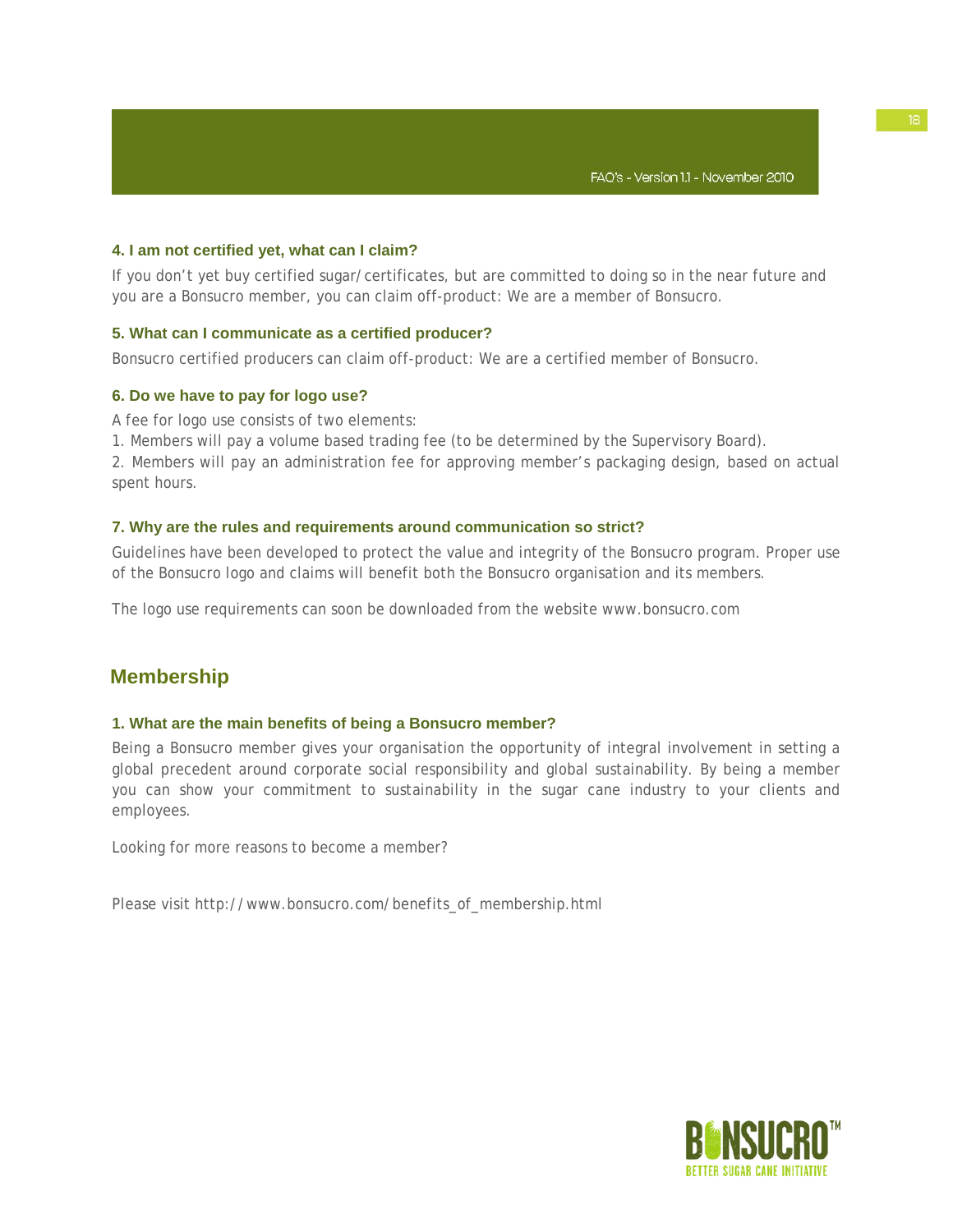# **2. Who can become a Bonsucro member?**

You can become a Bonsucro member if:

**·** Your company or the company you work for is a sugar retailer, investor, trader, producer end-user (buyer of sugar and sugar derived products) or NGO that is committed to sustainable sugar production by establishing principles and criteria that are applied in the sugar cane growing regions of the world.

- **·** You sign a Code of Conduct.
- **·** You pay a membership fee.

The Code of Conduct and more information about Bonsucro Membership can be downloaded from www.bonsucro.com

# **3. How do I apply?**

The application process consists of 4 main steps:

- 1. Completion of the application form and signed the Code of Conduct.
- 2. Personal contact with a member of the board or Bonsucro executive.
- 3. The application form is made public for comments.
- 4. Membership fees need to be paid on time.

For the complete application process, visit: http://www.bonsucro.com/application\_process.html

### **4. What is the membership fee?**

Member fees are annual and payable as determined by the Board.

### **5. Which meetings can I attend as a member?**

Bonsucro general membership meetings will be open to all Bonsucro members and shall be held at least annually as notified to members by the Bonsucro Executive.